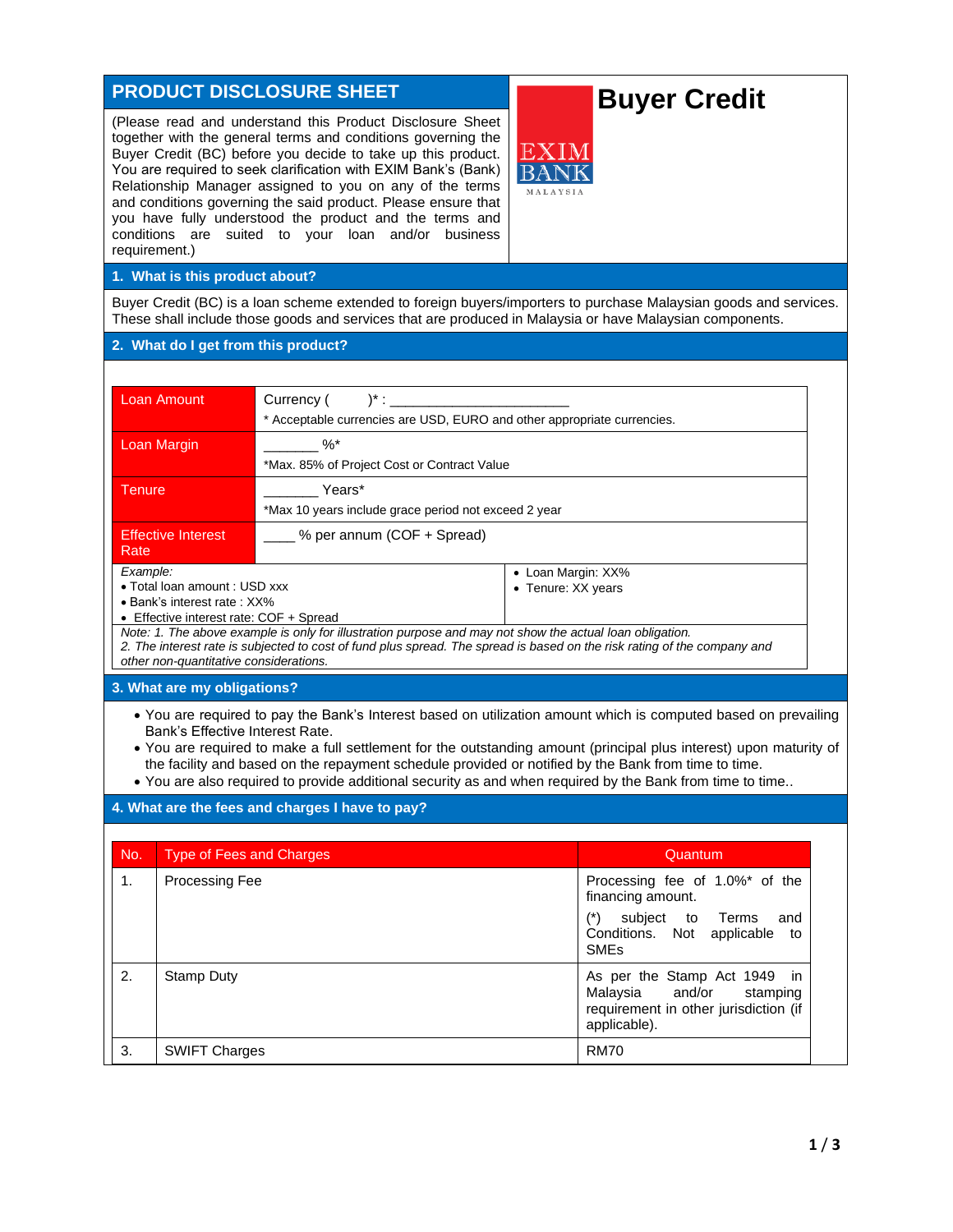| No. | <b>Type of Fees and Charges</b>                                                                                                                                                                                                              | Quantum                                                                              |
|-----|----------------------------------------------------------------------------------------------------------------------------------------------------------------------------------------------------------------------------------------------|--------------------------------------------------------------------------------------|
| 4.  | <b>Audit Confirmation Fee</b>                                                                                                                                                                                                                | RM100                                                                                |
| 5.  | Redemption Letter/Statement Fee                                                                                                                                                                                                              | RM50 (SME Customer)                                                                  |
| 6.  | Letter of Support Fee                                                                                                                                                                                                                        | RM100 (SME Customer)                                                                 |
| 7.  | Legal Fee                                                                                                                                                                                                                                    | As charged by Lawyer                                                                 |
| 8.  | Postage / Delivery Charges<br><b>Local Party</b><br>Normal Mail<br>$\bullet$<br><b>Registered Mail</b><br>٠<br>Courier / Hand delivery<br><b>Foreign Party</b><br>Normal Mail<br>$\bullet$<br><b>Registered Mail</b><br>$\bullet$<br>Courier | Min.RM3<br>Min.RM6<br>Min.RM7<br>Min.RM4<br>Min.RM8<br>Min.RM50 - varies on location |
| 9.  | Variation of Facility Terms and Condition                                                                                                                                                                                                    | Min.RM300 (Not applicable to<br>SME customer)                                        |

Please request from your Relationship Manager for the Bank's Standard Fees and Charges on Conventional Products and Services. If there are any changes in fees and charges that are applicable to your facility, the Bank will notify you at least 21 calendar days prior to the effective date of implementation.

**5. What if I fail to fulfill my obligation?**

We shall charge you a penalty for late payment at one percent (1%) per annum on the prevailing interest rate.

# **6. What if I fully settled the loan before its maturity?**

Nil.

# **7. Do I need insurance coverage?**

You are required to assign the insurance policy (ies) inclusive of all project rights and benefits to us as one of the collaterals accepted by us.

**8. What are the major risks?**

- Our Effective Interest Rate may be subject to fluctuation during the loan tenure.
- Legal action will be instituted against you to recover the indebtedness which includes among others, obtaining judgment and enforcement of judgment such as writ of seizure and sale, garnishee, winding up and bankruptcy action.
- Any non-payment of the Bank's indebtedness under loan facility would also have an adverse record on your credit rating.

# **9. What do I need to do if there are changes to my contact details?**

- a) It is important that you inform the Bank of any changes to your contact details to ensure that all correspondences reach you in a timely manner.
- b) You may inform the Bank such changes via various channels of communication such as the website or call centre at 03-2601 2000.